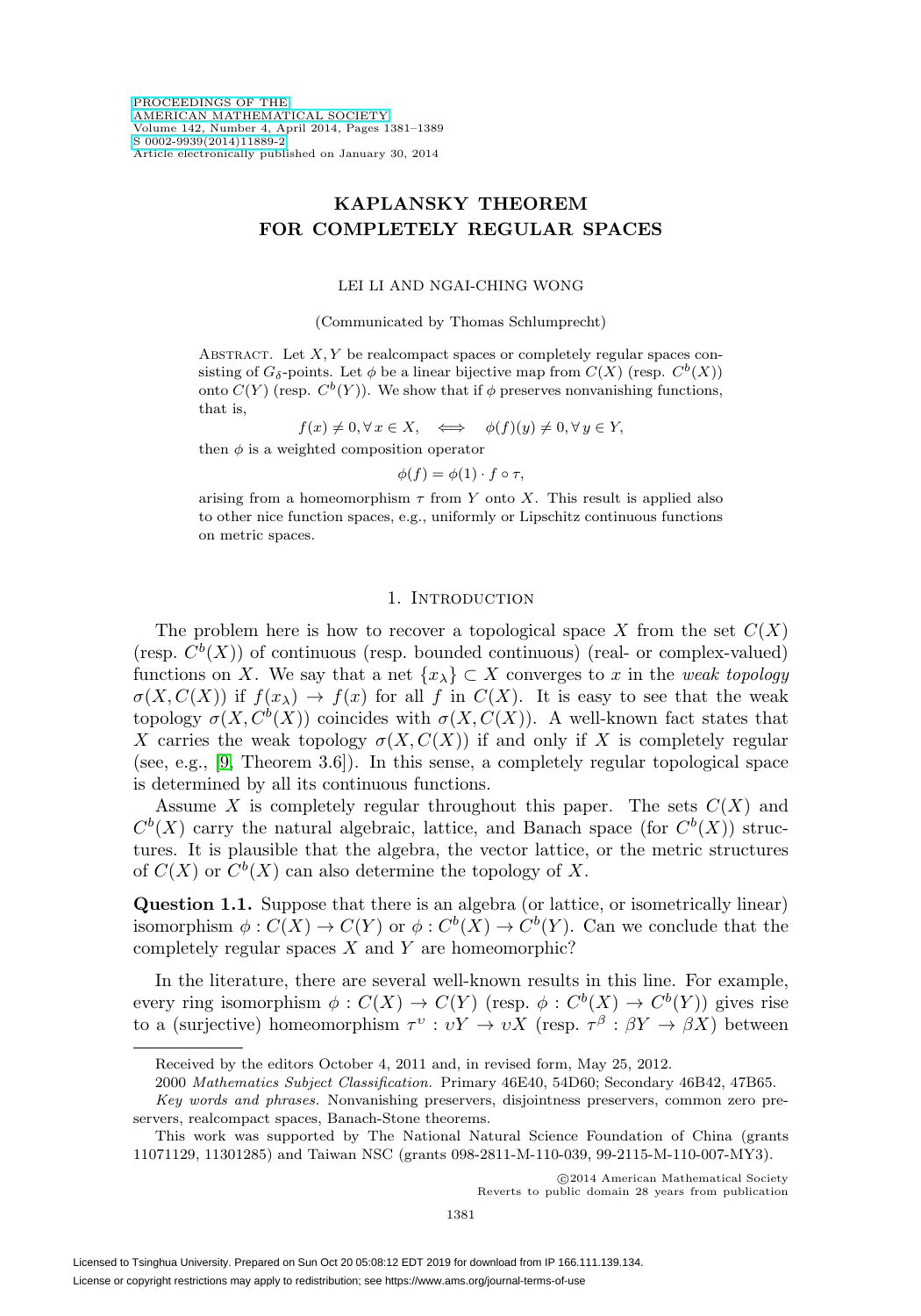the Hewitt-Nachbin realcompactifications  $vX$  and  $vY$  (resp. Stone-Cech compactifications  $\beta X$  and  $\beta Y$ ) of the completely regular spaces X and Y, respectively. However,  $X$  and  $Y$  might be nonhomeomorphic in both cases, unless they are both realcompact or compact to start with (see Example [1.2](#page-2-0) below).

Let us sketch a proof here. Recall that every f in  $C(X)$  gives rise to a zero set

$$
z(f) = \{ x \in X : f(x) = 0 \},\
$$

and write

$$
Z(\mathcal{A}(X)) = \{z(f) : f \in \mathcal{A}(X)\}
$$

for any subset  $\mathcal{A}(X)$  of  $C(X)$ . In particular,  $Z(C(X)) = Z(C^b(X))$ , and denote it by  $Z(X)$  for simplicity. A z-filter F on X is a filter of zero sets in  $Z(X)$ . Call F a z-ultrafilter if it is a maximal z-filter and call F prime if  $A \in \mathcal{F}$  or  $B \in \mathcal{F}$  whenever  $X = A \cup B$  and  $A, B \in Z(X)$ . Associated to each z-ultrafilter F is a maximal ideal I of  $C(X)$  consisting of all continuous functions f such that  $z(f) \in \mathcal{F}$ . Call  $\mathcal{F}$  fixed if  $\bigcap \mathcal{F}$  is a singleton, and call  $\mathcal{F}$  real if the quotient field  $C(X)/I$  is isomorphic to R (assuming the underlying field is R). The Stone-Cech compactification  $\beta X$ can be identified with the set of all z-ultrafilters on X. In this setting, X consists of all fixed z-ultrafilters. The Hewitt-Nachbin realcompactification  $vX$  consists of all real z-ultrafilters. Clearly, X is compact if and only if  $X = \beta X$ . Call X a realcompact space if  $X = vX$ . In fact, X is realcompact if and only if every prime z-filter with the countable intersection property is fixed. For instance, the Lindelöf (and thus separable metric) spaces are realcompact, and discrete spaces of nonmeasurable cardinality are some other examples. Especially, all subspaces of the Euclidean spaces  $\mathbb{R}^n$  (and  $\mathbb{C}^n$  as well) are realcompact. In general, X is realcompact if and only if X is homeomorphic to a closed subspace of a product of real lines. However, the order interval  $[0, \omega_1)$  is not realcompact, where  $\omega_1$  is the first uncountable ordinal.

As ring isomorphisms preserve z-ultrafilters and real z-ultrafilters,  $\beta X$  and  $\beta Y$ and  $vX$  and  $vY$  are homeomorphic when  $C(X)$  and  $C(Y)$  are ring isomorphic. Because  $C^b(X)$  and  $C(\beta X)$  are isomorphic as Banach algebras, every ring isomorphism between  $C^b(X)$  and  $C^b(Y)$  also provides a homeomorphism of the compact spaces  $\beta X$  and  $\beta Y$ . We refer to the books [\[9\]](#page-8-0) and [\[18\]](#page-8-1) for more information about zultrafilters and realcompact spaces. The case of the underlying field  $\mathbb{K} = \mathbb{C}$  follows easily, too.

On the other hand, the classical Banach-Stone theorem tells us that the geometric structure of the Banach space  $C^b(X)$  determines the topology of its Stone-Cech compactification  $\beta X$ . In the special case when X, Y are compact, if  $\phi : C(X) \rightarrow$  $C(Y)$  is a surjective linear isometry, then there is a homeomorphism  $\tau$  from Y onto X and a unimodular continuous weight function h in  $C(Y)$  such that  $\phi$  is the weighted composition operator  $\phi(f) = h \cdot f \circ \tau$ . In general, when X,Y are completely regular spaces, since  $C^b(X) \cong C(\beta X)$  and  $C^b(Y) \cong C(\beta Y)$  as Banach spaces, there exists a surjective linear isometry between  $C^b(X)$  and  $C^b(Y)$  if and only if  $\beta X$  and  $\beta Y$  are homeomorphic (see, e.g., [\[9\]](#page-8-0)).

When  $X, Y$  are compact Hausdorff spaces, Kaplansky obtained in [\[14\]](#page-8-2) yet another criterion: every lattice isomorphism  $\phi: C(X) \to C(Y)$  also gives rise to a homeomorphism  $\tau: Y \to X$ ; and he also showed in [\[15\]](#page-8-3) that if  $\phi$  is, in addition, additive, then  $\phi(f) = h \cdot f \circ \tau$  with a strictly positive weight function h in  $C(Y)$ . Moreover, he showed that a positive linear map  $\phi: C(X) \to C(Y)$  is a lattice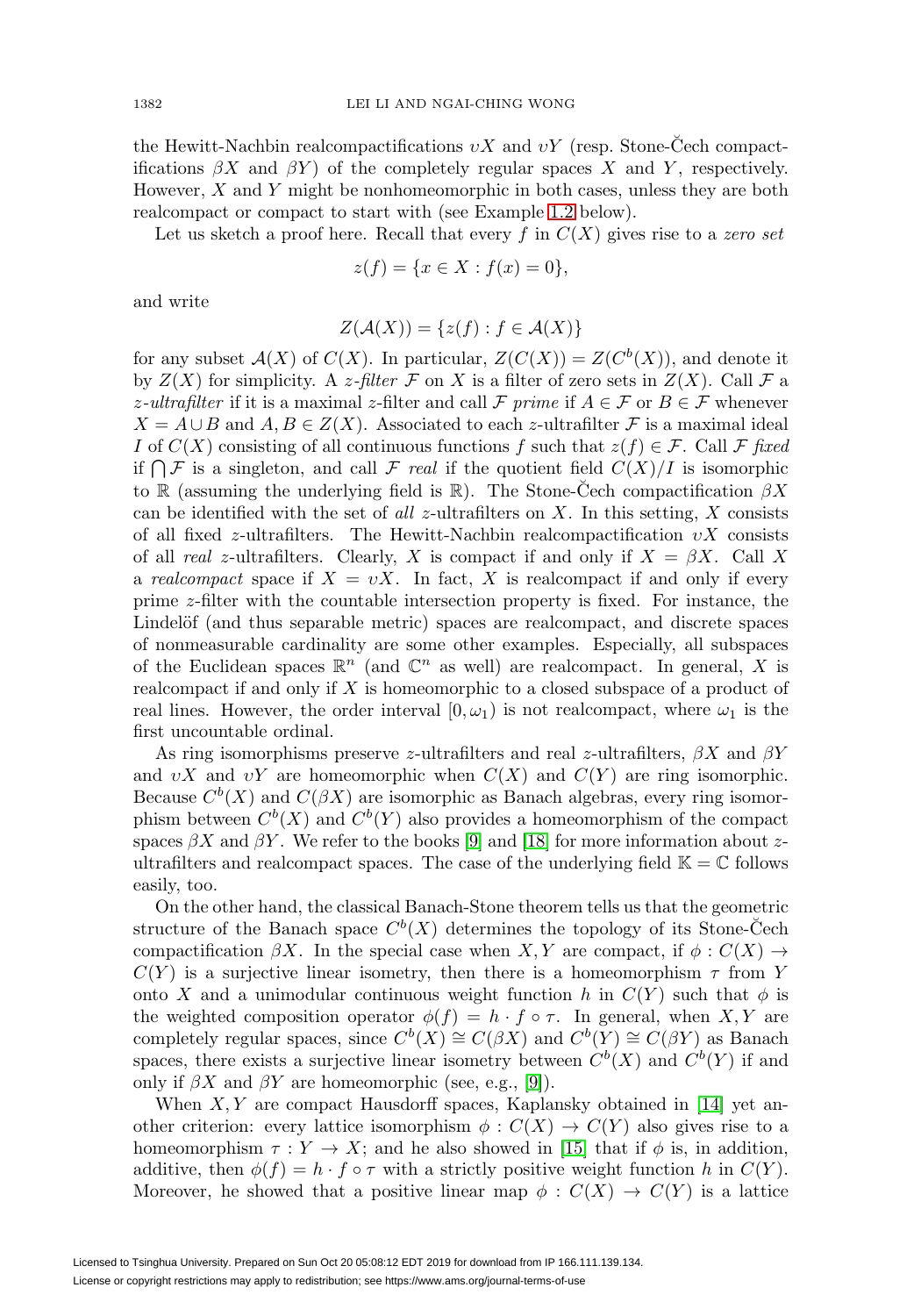isomorphism if and only if  $\phi$  preserves nonvanishing functions (in two directions), that is,

$$
z(f) = \emptyset \quad \Leftrightarrow \quad z(\phi(f)) = \emptyset, \quad \forall f \in C(X).
$$

This starts a popular research subject of studying invertibility or spectrum preserving linear maps of Banach algebras (see, e.g., [\[4,](#page-7-0) [5\]](#page-7-1)).

Nevertheless, the following example tells us that the algebraic, geometric and lattice structures of the Banach algebra  $C<sup>b</sup>(X)$  altogether are still not enough to determine the topology of a realcompact space X, even when X consists of  $G_{\delta}$ points.

<span id="page-2-0"></span>**Example 1.2** (see [\[9,](#page-8-0) 4M])**.** Let  $\Sigma$  be  $\mathbb{N} \cup \{\sigma\}$  (where  $\sigma \in \beta \mathbb{N} \setminus \mathbb{N}$ ). Clearly,  $\mathbb{N}$  is dense in  $\Sigma$ , and every function f in  $C^b(\mathbb{N})$  can be extended uniquely to a function  $f^{\sigma}$ in  $C^b(\Sigma)$ . Although the bijective linear map  $\phi$  from  $C^b(\mathbb{N})$  onto  $C^b(\Sigma)$  defined by  $f \mapsto f^{\sigma}$  provides an isometric, algebraic and lattice isomorphism, the realcompact spaces  $\mathbb N$  and  $\Sigma$  are not homeomorphic.

Notice that the map  $\phi$  in Example [1.2](#page-2-0) does not preserve nonvanishing functions. In Theorems [2.2](#page-3-0) and [2.9](#page-6-0) below, we will show that every bijective linear nonvanishing preserver between some nice subspaces of continuous functions, including uniformly continuous and Lipschitz continuous functions on metric spaces, is a weighted composition operator  $f \mapsto h \cdot f \circ \tau$  arising from a homeomorphism  $\tau$  between the realcompactifications of the underlying completely regular spaces. This in particular tells us that the property of a linear map preserving nonvanishing functions is stronger than those being multiplicative, lattice isomorphic, and isometric, and thus supplements many results in the literature, e.g.,  $[1, 2, 7, 11, 12, 17]$  $[1, 2, 7, 11, 12, 17]$  $[1, 2, 7, 11, 12, 17]$  $[1, 2, 7, 11, 12, 17]$  $[1, 2, 7, 11, 12, 17]$  $[1, 2, 7, 11, 12, 17]$ .

## 2. Main results

Throughout, the underlying scalar field  $\mathbb K$  is either  $\mathbb R$  or  $\mathbb C$ . Suppose that X and Y are completely regular spaces. Let  $\mathcal{A}(X)$  and  $\mathcal{A}(Y)$  be vector sublattices of  $C(X)$ and  $C(Y)$  (self-adjoint if  $\mathbb{K} = \mathbb{C}$ ) containing all constant functions, respectively.

Denote by  $\mathcal{A}^{b}(X) := \mathcal{A}(X) \cap C^{b}(X)$  the vector sublattice of  $\mathcal{A}(X)$  consisting of bounded functions, and by  $\mathcal{A}(X)_+$  the subset of  $\mathcal{A}(X)$  consisting of nonnegative real-valued functions. For any f in  $\mathcal{A}(X)$ , we can decompose  $f = f_1 - f_2 + i(f_3 - f_4)$ in a unique way such that  $f_1, f_2, f_3, f_4 \in \mathcal{A}(X)_+$  and  $f_1f_2 = f_3f_4 = 0$ . Write  $|f| := f_1 + f_2 + f_3 + f_4$ . Clearly,  $|f| \ge 0$  and  $z(|f|) = z(f)$ .

**Definition 2.1.** We say that  $\mathcal{A}(X)$  is

- (1) completely regular if for every point x and closed subset F of X with  $x \notin F$ , there is an f in  $\mathcal{A}(X)$  such that  $x_0 \notin z(f)$  and  $F \subseteq z(f)$ ;
- (2) full if  $Z(A(X)) = Z(X);$
- (3) nice if for any sequence  $\{f_n\}$  in  $\mathcal{A}^b(X)_+$ , there exists a sequence of strictly positive numbers  $\{\lambda_n\}$  such that  $\sum_{n=1}^{\infty} \lambda_n f_n$  converges pointwisely to a function f in  $\mathcal{A}(X)$ .

Note that a full subspace of  $C(X)$  is completely regular, but might not be normal, i.e., separating disjoint closed sets. For instance, the space  $\text{Lip}(X)$  of all Lipschitz continuous functions on the metric space  $X = (-1, 0) \cup (0, 1)$  is full but not normal.

The following Kaplansky type theorem can be considered as a generalization of the Gleason-Kahane-Zelazko Theorem [\[10,](#page-8-8) [13\]](#page-8-9).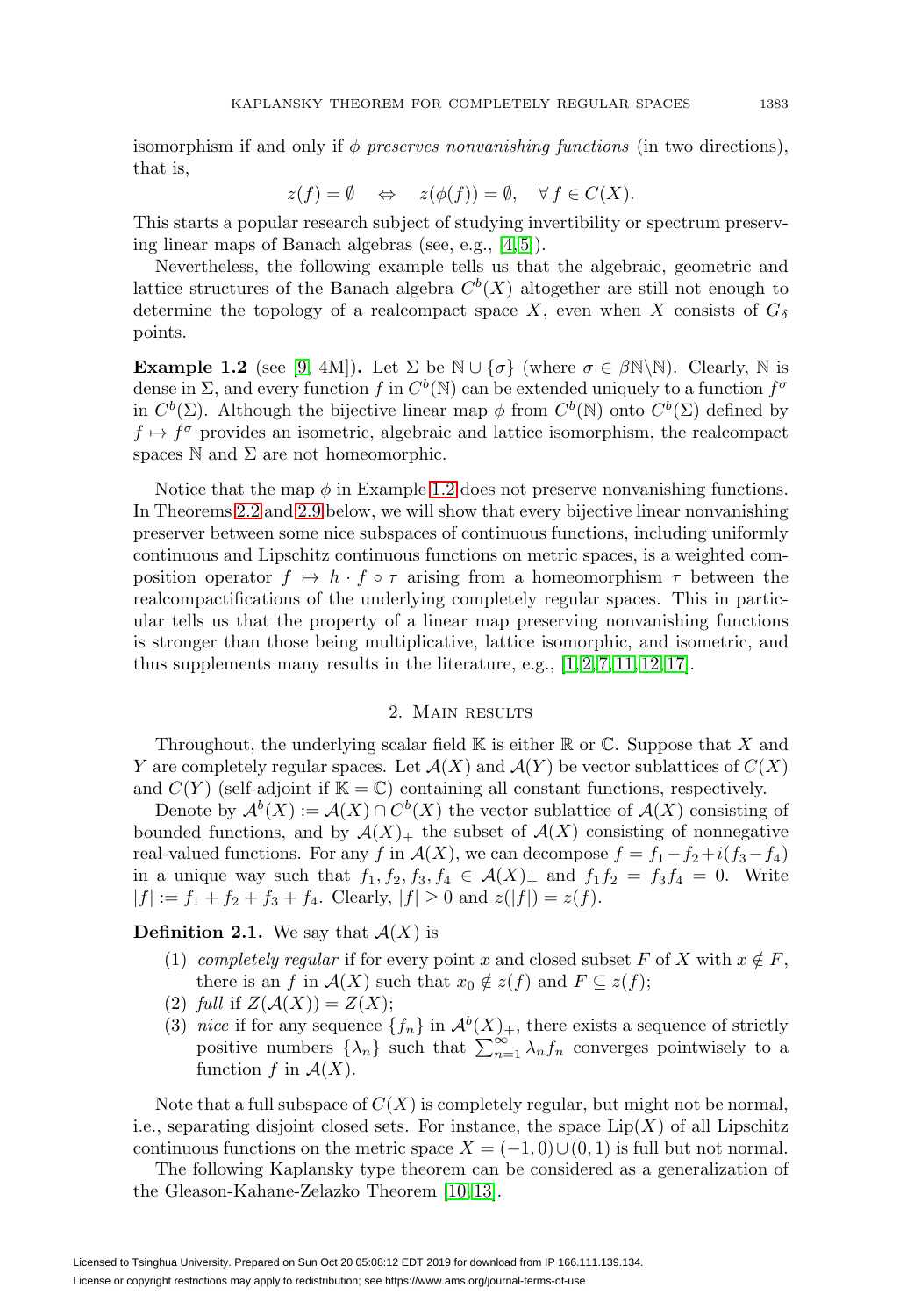<span id="page-3-0"></span>**Theorem 2.2.** Let X and Y be realcompact spaces, and let  $\phi : \mathcal{A}(X) \to \mathcal{A}(Y)$ be a bijective linear map preserving nonvanishing functions. Assume  $A(X)$  is nice and completely regular, and  $A(Y)$  is full. Then there is a dense subset  $Y_1$  of Y, containing all  $G_{\delta}$  points in Y, and a homeomorphism  $\tau: Y_1 \to X$  such that

<span id="page-3-3"></span>(2.1) 
$$
\phi(f)(y) = \phi(1)(y)f(\tau(y)), \quad \forall f \in \mathcal{A}(X), \forall y \in Y_1.
$$

In case all points of Y are  $G_{\delta}$ , or in case  $\mathcal{A}(X)$  is full and  $\mathcal{A}(Y)$  is nice, we have  $Y_1 = Y$ .

We will establish the proof of Theorem [2.2](#page-3-0) in several lemmas.

<span id="page-3-1"></span>**Lemma 2.3.**  $\phi$  is biseparating, i.e.,

$$
fg = 0 \text{ on } X \quad \Leftrightarrow \quad \phi(f)\phi(g) = 0 \text{ on } Y.
$$

*Proof.* Suppose that f and g belong to  $\mathcal{A}(X)$  with  $fg = 0$ , but  $\phi(f)\phi(g) \neq 0$ . Without loss of generality, we can assume that there exists a  $y_0$  in Y such that  $\phi(f)(y_0) = \phi(g)(y_0) = 1.$ 

Define h in  $\mathcal{A}(Y)$  by

$$
h(y) = \max\left\{0, \frac{1}{2} - \text{Re}\,\phi(f)(y), \frac{1}{2} - \text{Re}\,\phi(g)(y)\right\}, \quad \forall y \in Y,
$$

and put

$$
k = \phi^{-1}(h).
$$

Claim.  $z(\phi(f) + \phi(k)) = \emptyset$ .

Indeed, assume on the contrary that y belongs to  $z(\phi(f) + \phi(k))$ , that is,

 $\phi(f)(y) + \phi(k)(y) = \phi(f)(y) + h(y) = 0.$ 

This provides a contradiction:

$$
h(y) \ge \frac{1}{2} - \text{Re}\,\phi(f)(y) = \frac{1}{2} + h(y).
$$

It follows from  $z(\phi(f) + \phi(k)) = \emptyset$  that  $z(f + k) = \emptyset$ . In a similar way, we also have  $z(g + k) = \emptyset$ . Notice that  $z(f) \cap z(k) \subseteq z(f + k)$  and  $z(g) \cap z(k) \subseteq z(g + k)$ . We thus have  $z(f) \cap z(k) = z(g) \cap z(k) = \emptyset$ . By the assumption  $z(f) \cup z(g) = X$ , one can conclude  $z(k) = \emptyset$ . This is a contradiction since  $(\phi k)(y_0) = h(y_0) = 0$  and  $\phi$  is nonvanishing preserving. Hence,  $\phi(f)\phi(g) = 0$ , as asserted.

Similarly, we can derive that  $\phi^{-1}$  is also separating, and hence  $\phi$  is a biseparating map.  $\Box$ 

We note that a biseparating mapping might not be nonvanishing preserving as shown in Example [1.2.](#page-2-0) The following lemma is motivated by the results in [\[6,](#page-8-10) [17\]](#page-8-7).

<span id="page-3-2"></span>**Lemma 2.4.**  $\phi$  sends exactly functions without common zeros to functions without common zeros. That is, for any m in N and  $f_1, \ldots, f_m$  in  $\mathcal{A}(X)$ , we have

$$
\bigcap_{k=1}^{m} z(f_k) = \emptyset \iff \bigcap_{k=1}^{m} z(\phi(f_k)) = \emptyset.
$$

*Proof.* Note first that  $\phi(1)$  is nonvanishing on Y. Define  $\psi(f) := \phi(f)/\phi(1)$ . It is easy to see that  $\psi$  is an injective linear map from  $\mathcal{A}(X)$  into  $C(Y)$ , and  $z(\psi(f)) =$  $z(\phi(f))$  for all f in  $\mathcal{A}(X)$ .

*Claim.*  $\psi$  sends nonnegative real functions to nonnegative real functions.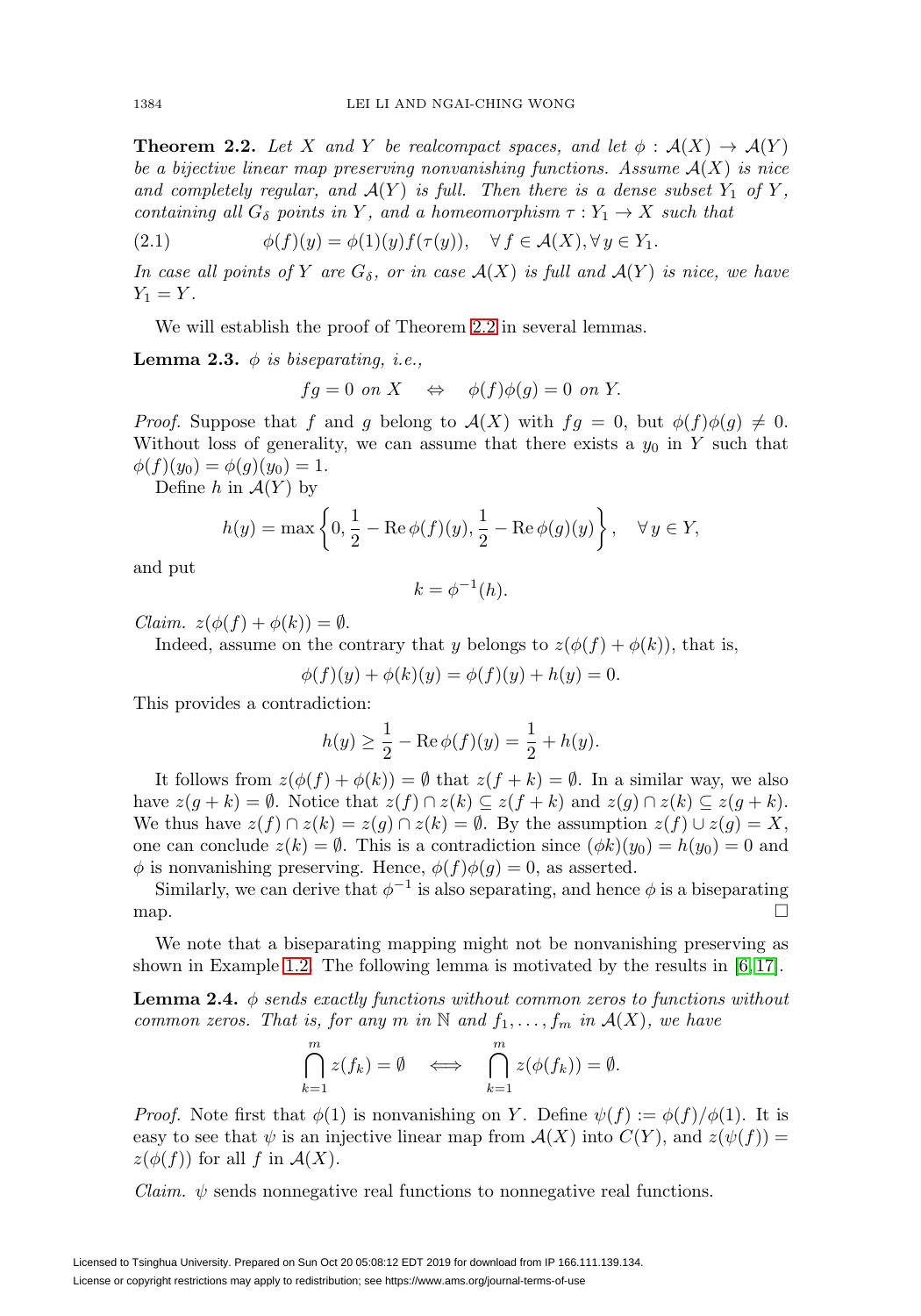Let  $f \geq 0$  be in  $\mathcal{A}(X)$ , that is,  $f(x) \geq 0$  for all x in X, and let  $\lambda$  be a nonpositive scalar in K  $\setminus [0, +\infty)$ . As  $f - \lambda$  is nonvanishing on X, we can see that  $\phi(f) - \lambda \phi(1)$ is nonvanishing on Y. Therefore,  $\psi(f) - \lambda$  is also nonvanishing on Y. Since  $\lambda$  is an arbitrary nonpositive real number, we see that  $\psi(f)$  assumes values from  $[0, +\infty)$ .

Inherited from  $\phi$ , the new map  $\psi$  is also biseparating. It follows that  $\psi(|f|) =$  $|\psi(f)|$  for all f in  $\mathcal{A}(X)$ . Now, suppose that  $f_1,\ldots,f_m$  belong to  $\mathcal{A}(X)$  with

$$
\emptyset = \bigcap_{i=1}^{m} z(f_i) = \bigcap_{i=1}^{m} z(|f_i|) = z(\sum_{i=1}^{m} |f_i|).
$$

Observe that

$$
\bigcap_{k=1}^{m} z(\phi(f_k)) = \bigcap_{k=1}^{m} z(\psi(f_k)) = \bigcap_{k=1}^{m} z(|\psi(f_k)|)
$$
  
= 
$$
\bigcap_{k=1}^{m} z(\psi(|f_k|)) = z(\sum_{k=1}^{m} \psi(|f_k|))
$$
  
= 
$$
z(\psi(\sum_{k=1}^{m} |f_k|)) = z(\phi(\sum_{k=1}^{m} |f_k|)) = \emptyset.
$$

The proof for the other direction is similar.

<span id="page-4-0"></span>**Lemma 2.5.**  $\phi$  preserves zero set containments, i.e.,

$$
z(f) \subseteq z(g) \iff z(\phi(f)) \subseteq z(\phi(g)), \forall f, g \in \mathcal{A}(X).
$$

*Proof.* Assume  $z(f) \subseteq z(g)$ . Let y in Y be such that  $\phi(g)(y) \neq 0$ . As in the proof of Lemma [2.3,](#page-3-1) we can find a function k in  $\mathcal{A}(X)$  such that

 $z(\phi(g) + \phi(k)) = \emptyset$  and  $\phi(k)(y) = 0$ .

By the assumption,

$$
z(f) \cap z(k) \subseteq z(g) \cap z(k) \subseteq z(g+k) = \emptyset.
$$

It follows from Lemma [2.4](#page-3-2) that

$$
z(\phi(f)) \cap z(\phi(k)) = \emptyset.
$$

In particular,  $\phi(f)(y) \neq 0$ , as asserted. The other direction is similar.

For any  $x_0$  in X, let

$$
\mathcal{K}_{x_0} = \{ f \in \mathcal{A}(X) : f(x_0) = 0 \}
$$

and

$$
\mathcal{Z}_{x_0} = Z(\phi(\mathcal{K}_{x_0})) = \{ z(\phi f) : f \in \mathcal{K}_{x_0} \}.
$$

<span id="page-4-1"></span>**Lemma 2.6.**  $\mathcal{Z}_{x_0}$  is a prime z-filter on Y with the countable intersection property.

*Proof.* We first note that by the fullness of  $\mathcal{A}(Y) = \phi(\mathcal{A}(X))$ , every zero set A in  $Z(Y)$  can be written as  $A = z(\phi(f))$  for some f in  $\mathcal{A}(X)$ .

Because  $\phi$  is nonvanishing preserving, the empty set is not in  $\mathcal{Z}_{x_0}$ . Let  $f \in \mathcal{K}_{x_0}$ and  $C = z(\phi(g)) \in Z(Y)$  such that  $z(\phi(f)) \subseteq C$ . Then  $z(f) \subseteq z(g)$  since  $\phi$ preserves zero set containments by Lemma [2.5,](#page-4-0) and hence  $g \in \mathcal{K}_{x_0}$ . This means that  $C \in \mathcal{Z}_{x_0}$ . Let  $\{f_n\}$  be a sequence of functions in  $\mathcal{K}_{x_0}$ . Set  $g_n = \min\{1, |f_n|\}$  in  $\mathcal{A}^{b}(X)$ . Clearly,  $z(g_n) = z(f_n)$ . Since  $\mathcal{A}(X)$  is nice, we can find a sequence  $\{\lambda_n\}$  of

 $\Box$ 

 $\Box$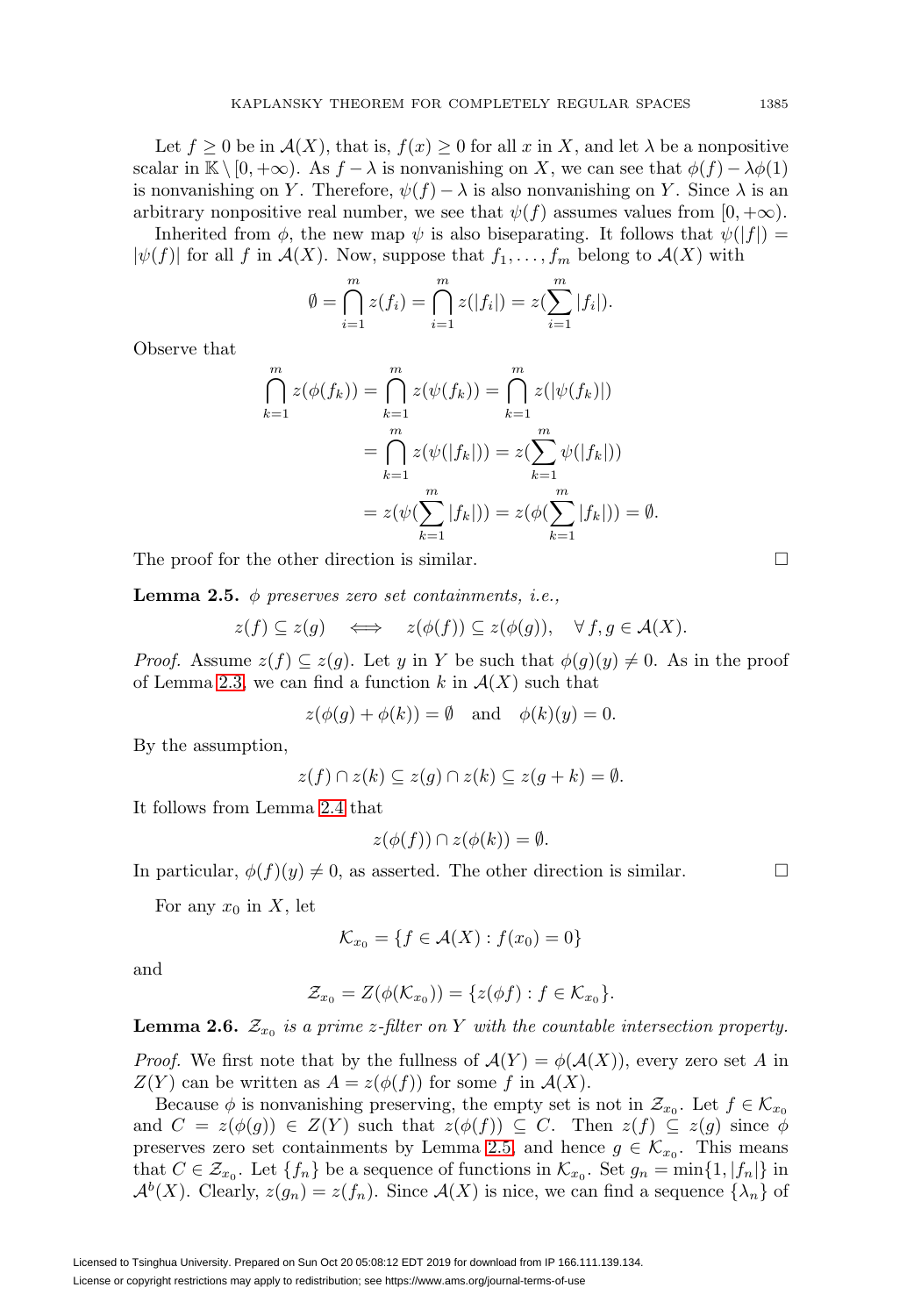strictly positive scalars such that the pointwise limit  $g_0 = \sum_{n=1}^{\infty} \lambda_n g_n$  is in  $\mathcal{A}(X)$ . Obviously,

$$
x_0 \in z(g_0) = \bigcap_{n=1}^{\infty} z(g_n) = \bigcap_{n=1}^{\infty} z(f_n).
$$

It follows from Lemma [2.5](#page-4-0) that

$$
\emptyset \neq z(\phi g_0) \subseteq \bigcap_{n=1}^{\infty} z(\phi(f_n)).
$$

This establishes that  $\mathcal{Z}_{x_0}$  is a z-filter with the countable intersection property.

Finally, we check the primeness of the z-filter  $\mathcal{Z}_{x_0}$ . Let  $f, g$  in  $\mathcal{A}(X)$  be such that  $z(\phi f) \cup z(\phi g) = Y$ . Then  $z(f) \cup z(g) = X$  since  $\phi$  is biseparating by Lemma [2.3.](#page-3-1) As a result,  $x_0$  must be in  $z(f)$  or  $z(g)$ . This means that f or g belongs to  $\mathcal{K}_{x_0}$ , and thus proves  $\mathcal{Z}_{x_0}$  is prime.  $\Box$ 

Since Y is realcompact, by Lemma [2.6](#page-4-1) we see that the intersection of  $\mathcal{Z}_{x_0}$  is a singleton, and denote it by  $\{\sigma(x_0)\}\$ . In other words,

$$
f(x_0) = 0 \quad \implies \quad \phi(f)(\sigma(x_0)) = 0, \quad \forall f \in \mathcal{A}(X).
$$

**Lemma 2.7.** For any  $f$  in  $A(X)$ , we have

<span id="page-5-0"></span>(2.2) 
$$
(\phi f)(\sigma(x)) = (\phi 1)(\sigma(x))f(x), \quad \forall x \in X.
$$

*Proof.* For any f in  $\mathcal{A}(X)$  and x in X, the function  $f - f(x)$  is in  $\mathcal{K}_x$ . It follows that

$$
\phi(f - f(x))(\sigma(x)) = 0,
$$
  
and thus  $(\phi f)(\sigma(x)) = \phi(1)(\sigma(x)) \cdot f(x)$ .

*Proof of Theorem [2.2](#page-3-0).* Firstly, we shall see that  $\sigma : X \to Y$  is one-to-one. Suppose that  $x \neq x' \in X$  and  $\sigma(x) = \sigma(x')$ . Choose a function f from  $\mathcal{A}(X)$  such that  $f(x) = 0$  and  $f(x') \neq 0$ . By [\(2.2\)](#page-5-0), we have the following contradiction. Note that  $\phi$ 1 is nonvanishing:

$$
(\phi f)(\sigma(x)) = (\phi 1)(\sigma(x))f(x) = 0
$$

and

$$
(\phi f)(\sigma(x')) = (\phi 1)(\sigma(x'))f(x') \neq 0.
$$

Secondly, we claim that  $\sigma(X)$  is dense in Y. Indeed, if there exists a y in  $Y \setminus \overline{\sigma(X)}$ , then we can choose a function  $f_1$  from  $\mathcal{A}(X)$  such that  $(\phi f_1)(y) = 1$  and  $\phi(f_1) \equiv 0$ on  $\sigma(X)$  by the fullness of  $\mathcal{A}(Y) = \phi(\mathcal{A}(X))$ . For any x in X, we have

$$
(\phi f_1)(\sigma(x)) = (\phi 1)(\sigma(x))f_1(x) = 0.
$$

This forces  $f_1 = 0$ . In turn,  $(\phi f_1)(y) = 0$ , which is impossible.

Thirdly,  $\sigma$  induces a homeomorphism from X onto  $\sigma(X)$ . Suppose on the contrary that a net  $\{x_{\lambda}\}\$ converges to  $x_0$  in X but  $\{\sigma(x_{\lambda})\}\$ does not converge to  $\sigma(x_0)$ in Y. Without loss of generality, we can assume that all  $\sigma(x_\lambda)$  lie outside an open neighborhood of  $\sigma(x)$ . Find a function g in  $\mathcal{A}(X)$  such that  $(\phi g)(\sigma(x_{\lambda})) = 0$  for all  $\lambda$  and  $(\phi g)(\sigma(x_0)) \neq 0$ . Since

$$
0 = (\phi g)(\sigma(x_\lambda)) = (\phi 1)(\sigma(x_\lambda))g(x_\lambda)
$$

and  $\phi$ 1 is nonvanishing,  $g(x_\lambda) = 0$  for all  $\lambda$ , and hence  $g(x_0) = 0$ . This forces

$$
(\phi g)(\sigma(x_0)) = (\phi 1)(\sigma(x_0))g(x_0) = 0.
$$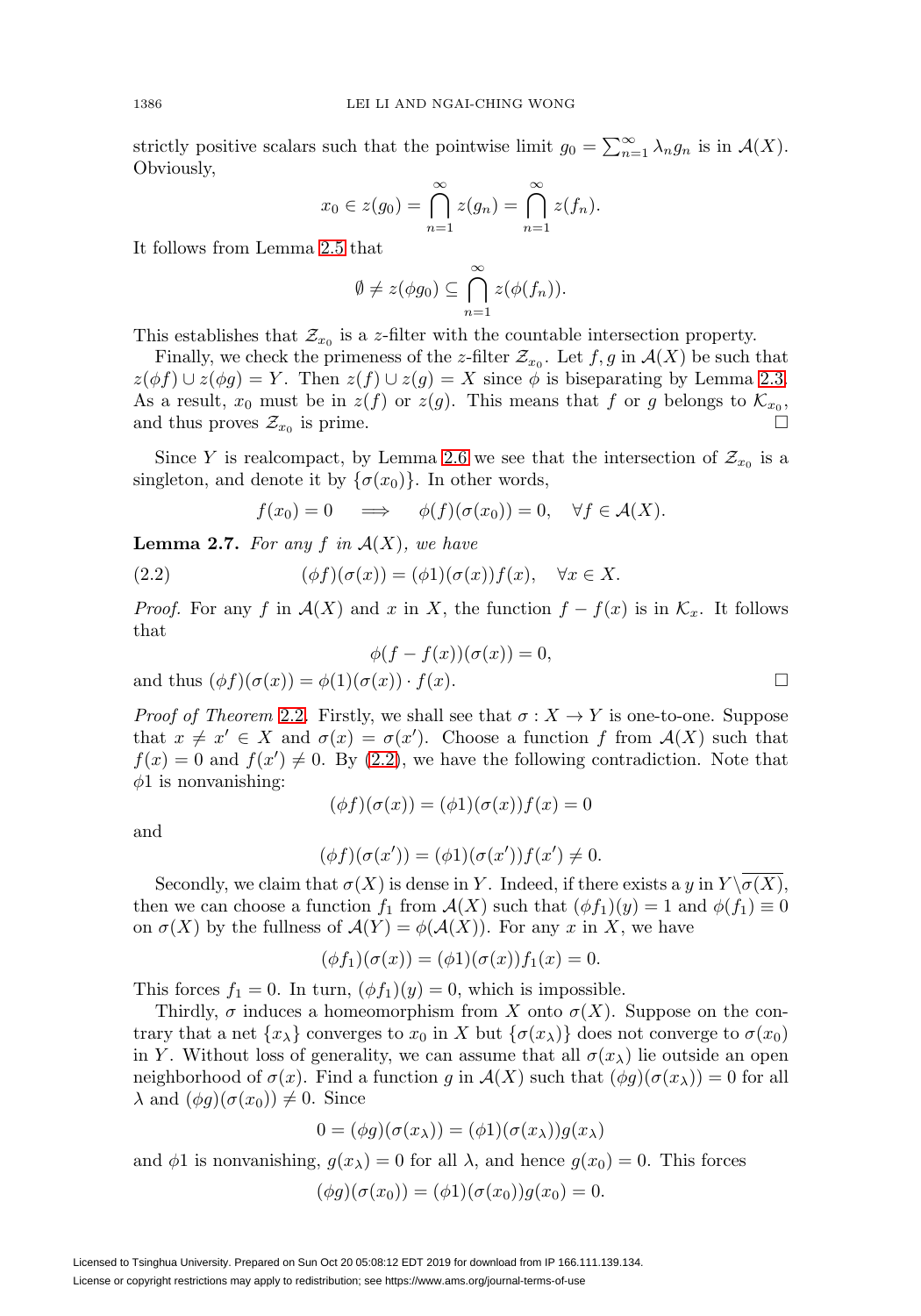This is a contradiction. Similarly, we can prove that  $\sigma^{-1}$  is continuous from  $\sigma(X)$ into X. Setting  $Y_1 = \sigma(X)$  and  $\tau = \sigma^{-1} : \sigma(X) \to X$ , we get the desired assertion  $(2.1).$  $(2.1).$ 

Now we verify that  $Y_1$  contains all  $G_{\delta}$  points in Y. Suppose y in  $Y \setminus Y_1$  is a  $G_{\delta}$  point. It follows from the fullness of  $\mathcal{A}(Y) = \phi(\mathcal{A}(X))$  that there is an f in  $\mathcal{A}(X)$  such that  $z(\phi(f)) = \{y\}$ . In particular,  $\phi(f)$  is nonvanishing on  $Y_1$ . Then, the representation [\(2.2\)](#page-5-0) ensures that  $z(f) = \emptyset$ . This contradicts the nonvanishing preserving property of  $\phi$ . Hence,  $y \in Y_1$ . In the case Y consists of  $G_{\delta}$  points,  $Y = Y_1$ .

Lastly, we show that  $\sigma : X \to Y$  is surjective when  $\mathcal{A}(X)$  is full and  $\mathcal{A}(Y)$  is nice. In this case, we have  $Z(\mathcal{A}(X)) = Z(X)$ . For any  $y_0$  in Y, set

$$
\mathcal{Z}_{y_0} = \{ z(f) : (\phi f)(y_0) = 0 \}.
$$

Arguing as in Lemma [2.6,](#page-4-1) we see that  $\mathcal{Z}_{y_0}$  is also a prime z-filter on X with the countable intersection property. Since X is realcompact,  $\bigcap \mathcal{Z}_{y_0}$  is a singleton and is denoted by  $\{x_0\}$ . It is then easy to see that  $\sigma(x_0) = y_0$ .

- Remark 2.8. (1) If  $\mathcal{A}(X)$  is a uniformly closed unital subalgebra of  $C^b(X)$ , then  $\mathcal{A}(X)$  is a nice sublattice. See, e.g., [\[9,](#page-8-0) Lemma 16.2].
	- (2) When  $\mathcal{A}(X) \subseteq C(X)$  and  $\mathcal{A}(Y) \subseteq C(Y)$  are endowed with the compactopen topology, or  $\mathcal{A}(X) \subseteq C^b(X)$  and  $\mathcal{A}(Y) \subseteq C^b(Y)$  endowed with the uniform topology,  $\phi$  is automatically continuous. A proof for these facts make use of the weighted composition representation  $(2.1)$  and is left to the readers.

Note that every continuous map  $\psi: X \to Y$  between completely regular spaces can be lifted uniquely to a continuous map  $\psi^v : vX \to vY$  between their realcompactifications. In particular, every f in  $C(X)$  can be lifted uniquely to an  $f^v$  in  $C(vX)$  with the same range  $f^{v}(vX) = f(X)$  (see, e.g., [\[9,](#page-8-0) Theorem 8.7 and 8B]). Consequently, f is nonvanishing if and only if  $f^v$  is nonvanishing.

<span id="page-6-0"></span>**Theorem 2.9.** Suppose that X, Y are completely regular spaces with realcompactifications vX, vY, respectively. Let  $\mathcal{A}(X), \mathcal{A}(Y)$  be nice and full. Assume that  $\phi: \mathcal{A}(X) \to \mathcal{A}(Y)$  is a bijective linear nonvanshing preserver. Then, there exists a homeomorphism  $\tau^v : vY \to vX$  such that

$$
(\phi f)^{\nu}(y) = (\phi 1)^{\nu}(y) f^{\nu}(\tau^{\nu}(y)), \quad \forall f \in \mathcal{A}(X), y \in \nu Y.
$$

In case both X and Y consist of  $G_{\delta}$ -points,  $\tau^{v}$  restricts to a homeomorphism  $\tau$  :  $Y \rightarrow X$  such that

$$
\phi(f)(y) = \phi(1)(y)f(\tau(y)), \quad \forall f \in \mathcal{A}(X), y \in Y.
$$

*Proof.* Denote by  $\mathcal{A}(vX)$  the nice and full vector sublattice of  $C(vX)$  consisting of the unique extensions  $f^v : vX \to \mathbb{K}$  of all f in  $\mathcal{A}(X)$ . Since  $\phi : \mathcal{A}(X) \to \mathcal{A}(Y)$  is nonvanishing preserving,  $\phi^v : \mathcal{A}(vX) \to \mathcal{A}(vY)$  defined by  $\phi^v(f^v) = (\phi f)^v$  is also nonvanishing preserving. By Theorem [2.2,](#page-3-0) there is a homeomorphism  $\tau^v : vY \rightarrow$  $vX$  such that

$$
(\phi^v f^v)(y)=(\phi^v1^v)(y)f^v(\tau^v(y)),\quad \forall\, f^v\in\mathcal{A}(vX), y\in vY.
$$

Finally, since  $vX\backslash X$  and  $vY\backslash Y$  contain no  $G_{\delta}$ -points (see, e.g., [\[9,](#page-8-0) p. 132]),  $\tau^v(Y)$  = X when both  $X, Y$  consist of  $G_{\delta}$ -points.  $\Box$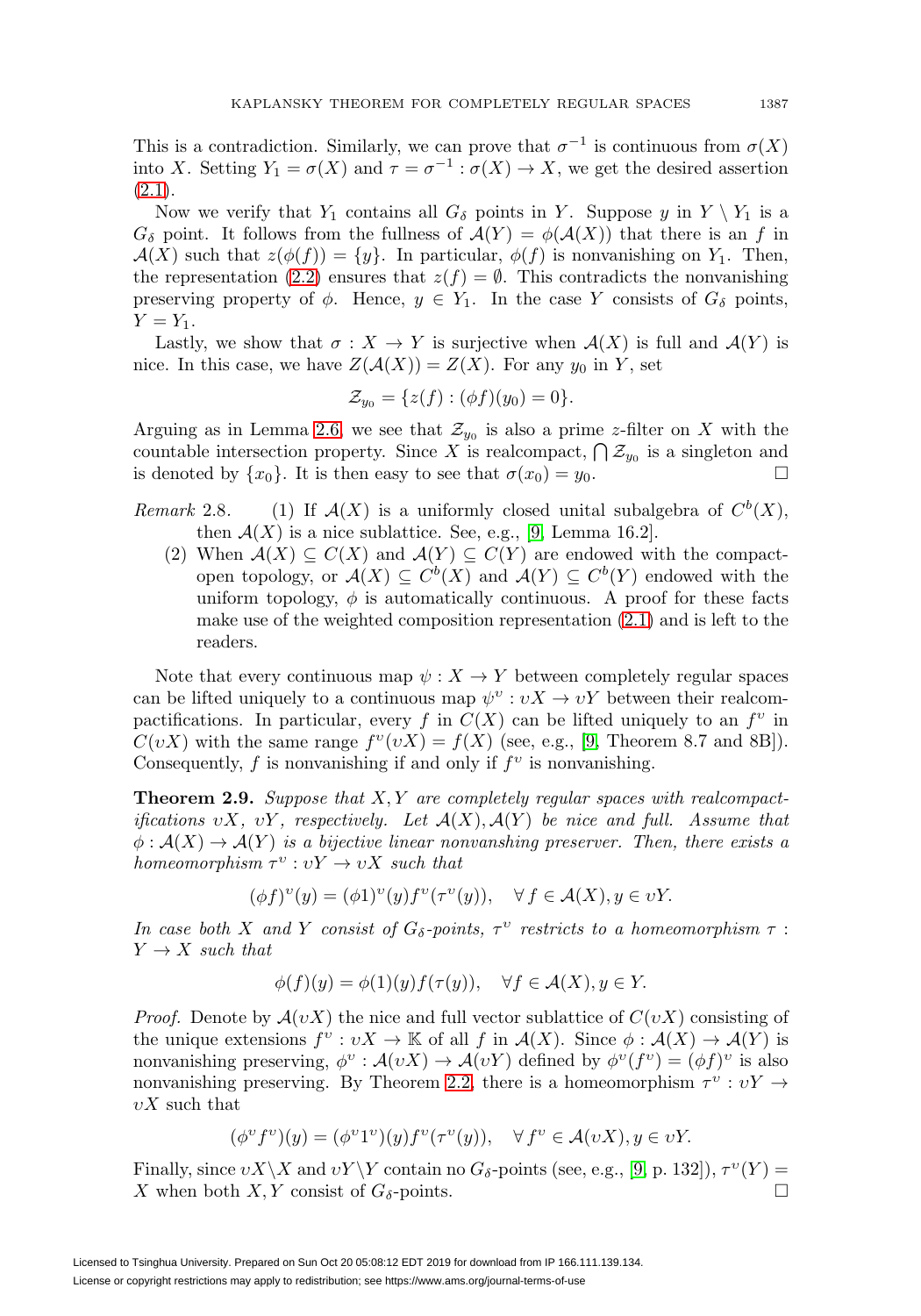Recall that a metric space  $(X, d)$  is said to be *quasi-convex* if there is a constant  $C > 0$  such that for any points x, y in X there is a continuous curve joining x to y in X with length not greater than  $Cd(x, y)$  (see [\[8\]](#page-8-11)). The following corollary demonstrates the applicability of our main results. We do not claim the full originality, and some content can be seen in other papers, e.g., [\[3\]](#page-7-4) for part (c) in the case where  $X, Y$  are complete metric spaces.

**Corollary 2.10.** Suppose  $\phi$  is a bijective linear nonvanishing preserver between the following function spaces. Then there is a homeomorphism  $\tau : Y \to X$  such that

<span id="page-7-5"></span>(2.3) 
$$
\phi(f)(y) = \phi(1)(y)f(\tau(y)), \quad \forall y \in Y.
$$

- (a)  $\phi: C(X) \to C(Y)$  or  $\phi: C^b(X) \to C^b(Y)$ , where X, Y are both realcompact spaces, or are both completely regular spaces such that all points of  $X, Y$  are  $G_{\delta}$ -points.
- (b)  $\phi: UC(X) \to UC(Y)$  or  $\phi:UC^b(X) \to UC^b(Y)$ , where  $UC(X),UC(Y)$  consist of uniformly continuous functions on the metric spaces  $X, Y$ , respectively. In this case,  $\tau$  is a uniform homeomorphsim from Y onto X.
- (c)  $\phi: Lip(X) \to Lip(Y)$  or  $\phi: Lip^b(X) \to Lip^b(Y)$ , where  $Lip(X), Lip(Y)$  consist of Lipschitz continuous functions on the metric spaces  $X, Y$ , respectively. In the case  $\phi: Lip(X) \to Lip(Y)$ ,  $\tau$  is a Lipschitz homeomorphism from Y onto X. We get the same conclusion in the other case, provided that  $X, Y$  are quasiconvex.

Proof. Note that all function spaces here are full and nice, closed in the lattice operations, and contain constant functions. So Theorems [2.2](#page-3-0) and [2.9](#page-6-0) apply.

For (b), it follows from [\(2.3\)](#page-7-5) that  $\phi(1)(y)\phi^{-1}(1)(\tau(y)) = 1$  for all y in Y. Define a linear map  $\psi(f) = \phi(\phi^{-1}(1)f) = f \circ \tau$  from  $UC^b(X)$  into  $UC(Y)$ . Using the arguments in [\[16,](#page-8-12) Theorem 2.3], we can show that  $\tau$  is uniformly continuous. Similarly,  $\tau^{-1}$  is also uniformly continuous.

In a similar manner, assertion  $(c)$  follows from  $[8,$  Theorems 3.9 and 3.12].  $\Box$ 

## Acknowledgement

We would like to express our thanks to the referee for several helpful comments which improved the presentation of this paper.

#### **REFERENCES**

- <span id="page-7-2"></span>[1] Jesús Araujo, Separating maps and linear isometries between some spaces of continuous functions, J. Math. Anal. Appl. **226** (1998), no. 1, 23–39, DOI 10.1006/jmaa.1998.6031. M[R1646465 \(99h:46057\)](http://www.ams.org/mathscinet-getitem?mr=1646465)
- <span id="page-7-3"></span>[2] Jesús Araujo, Realcompactness and Banach-Stone theorems, Bull. Belg. Math. Soc. Simon Stevin **11** (2004), no. 2, 247–258. M[R2080425 \(2005e:46057\)](http://www.ams.org/mathscinet-getitem?mr=2080425)
- <span id="page-7-4"></span>[3] Jesús Araujo and Luis Dubarbie, Biseparating maps between Lipschitz function spaces, J. Math. Anal. Appl. **357** (2009), no. 1, 191–200, DOI 10.1016/j.jmaa.2009.03.065. M[R2526819 \(2010c:46088\)](http://www.ams.org/mathscinet-getitem?mr=2526819)
- <span id="page-7-0"></span>[4] Bernard Aupetit, A primer on spectral theory, Universitext, Springer-Verlag, New York, 1991. M[R1083349 \(92c:46001\)](http://www.ams.org/mathscinet-getitem?mr=1083349)
- <span id="page-7-1"></span>[5] Bernard Aupetit, Spectrum-preserving linear mappings between Banach algebras or Jordan-Banach algebras, J. London Math. Soc. (2) **62** (2000), no. 3, 917–924, DOI 10.1112/S0024610700001514. M[R1794294 \(2001h:46078\)](http://www.ams.org/mathscinet-getitem?mr=1794294)